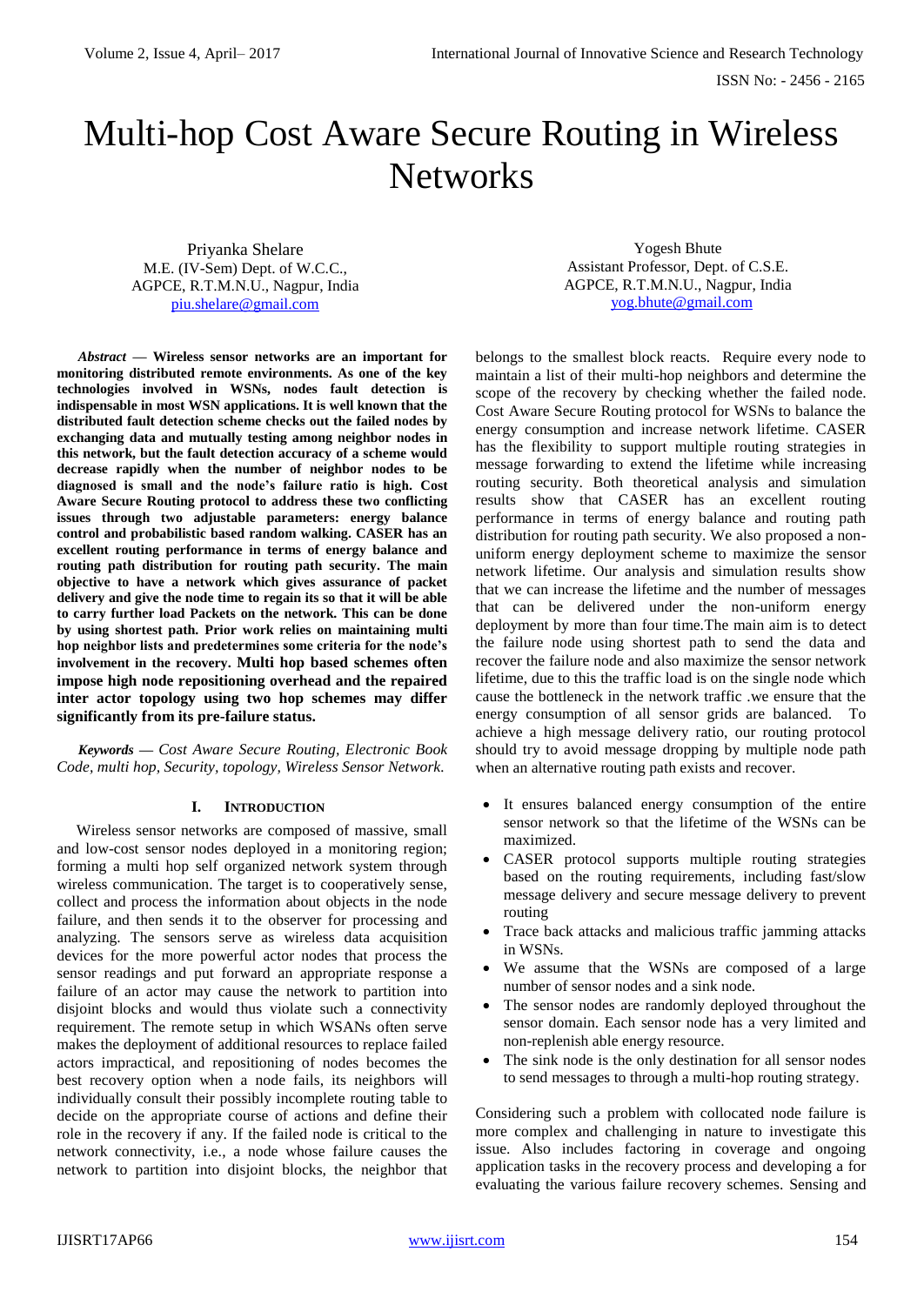ISSN No: - 2456 - 2165

data processing are essential WSNs have many more nodes and are more densely deployed Hardware must be cheap; nodes are more prone to failures WSNs operate under very strict energy constraints. Node failures are very improbable unless a part of the deployment area includes factoring in coverage and ongoing application tasks in the recovery process and developing a test bed for evaluating the various failure recovery schemes. Probability for multiple nodes to fail at the same time is very small and would not be a concern the smallest block inward toward the failed node; it may negatively affect the node coverage. The connectivity restoration problems are subjected to path length constraints. Basically, in some applications, such as combat robotic networks and search-and-rescue operation, timely coordination among the actors is required, and extending the shortest path between two actors as a side effect of the recovery process would not be acceptable. For example, interaction among actors during a combat operation would require timeliness to accurately track and attack a fast moving target. A novel approach is proposed. It relies on the local view of a node about the network to relocate the least number of nodes and ensure that no path between any pair of affected nodes is extended relative to its pre failure status. A novel protocol should try to avoid message dropping and create alternate path for massage forwarding and repair the faulty nodes.

## **II. PROPOSED WORK**

To avoid the excessive state-update overhead and to expedite the connectivity restoration process, prior work relies on maintaining multi-hop neighbor lists and predetermines some criteria for the node's involvement in the recovery. Multi-hopbased schemes often impose high node repositioning overhead, and the repaired inter-actor topology using two-hop schemes may differ significantly from its pre failure status.

- *Number of deployed actors (N):* This parameter affects the node density and the WSAN connectivity. Increasing N makes the WSAN topology highly connected.
- *Communication range:* All actors are assumed to have the same communication range.
- The value of affects the initial WSAN topology. While a small creates a sparse topology, a large boosts the overall connectivity
- *Total travelled distance:* reports the distance that the involved nodes collectively travel during the recovery. This can be envisioned as a network-wide assessment of the efficiency of the applied recovery scheme.
- *Number of relocated nodes:* reports the number of nodes that moved during the recovery. This metric assesses the scope of the connectivity restoration within the network.
- *Number of exchanged messages:* tracks the total number of messages that have been exchanged among nodes. This metric captures the communication overhead.
- *Number of extended shortest paths:* reports the total number of shortest paths between pairs of nodes that

get extended as a result of the movement-assisted network recovery. Shortest paths are calculated.

- *Shortest paths not extended:* reports average number of shortest paths that are not extended per topology: This metric assesses how serious the potential path extension.
- The messaging overhead dramatically grows as the node count increases. On the other hand, requires maintaining one-hop neighbor information for performing the recovery. Thus, an extra N message overhead is considered for to exchange information initially at the network startup.

## **III. METHODOLOGY**

Cost-Aware Secure Routing protocol for WSNs to balance the energy consumption and increase network lifetime. CASER has the flexibility to support multiple routing strategies in message forwarding to extend the lifetime while increasing routing security. Both theoretical analysis and simulation will showing that CASER has an excellent routing performance in terms of energy balance and routing path distribution for routing path security. We also proposed a non-uniform energy deployment scheme to maximize the sensor network lifetime. CASER support secure delivery to prevent routing trackback attack and malicious traffic jamming attack in Wireless Sensor Network. This combinational technology helps to improve the recovery scheme.

Step 1: Network creates and forwards the data

Step 2: Check the node is active or not If Ea>N<sup>A</sup> Send the data from the path Else if Ea<  $N_A$  Then node is fail & applies the recovery scheme send the data Else if faulty nodes repair Then Active the previous path

Else nodes fail

Step 3: Update the routing table and select the shortest path for data transfer.

Step 4: Stop.

Since Ea (A) is defined as the average energy level of the nodes in  $N_A$ .  $N_A$  is the selected hop grid from the network node.

This can happen due to changes in the topology caused by node mobility or due to the fact that subsets of actors do not need to interact and that a route has yet to be discovered. In general, a partially populated SRT can raise the following three issues or a distributed implementation.

- 1) A potential BC actor does not realize that its failed neighbor is a critical node.
- 2) Every neighbor of the faulty node assumes that it is not part of the smallest block leaving the network topology unrepaired.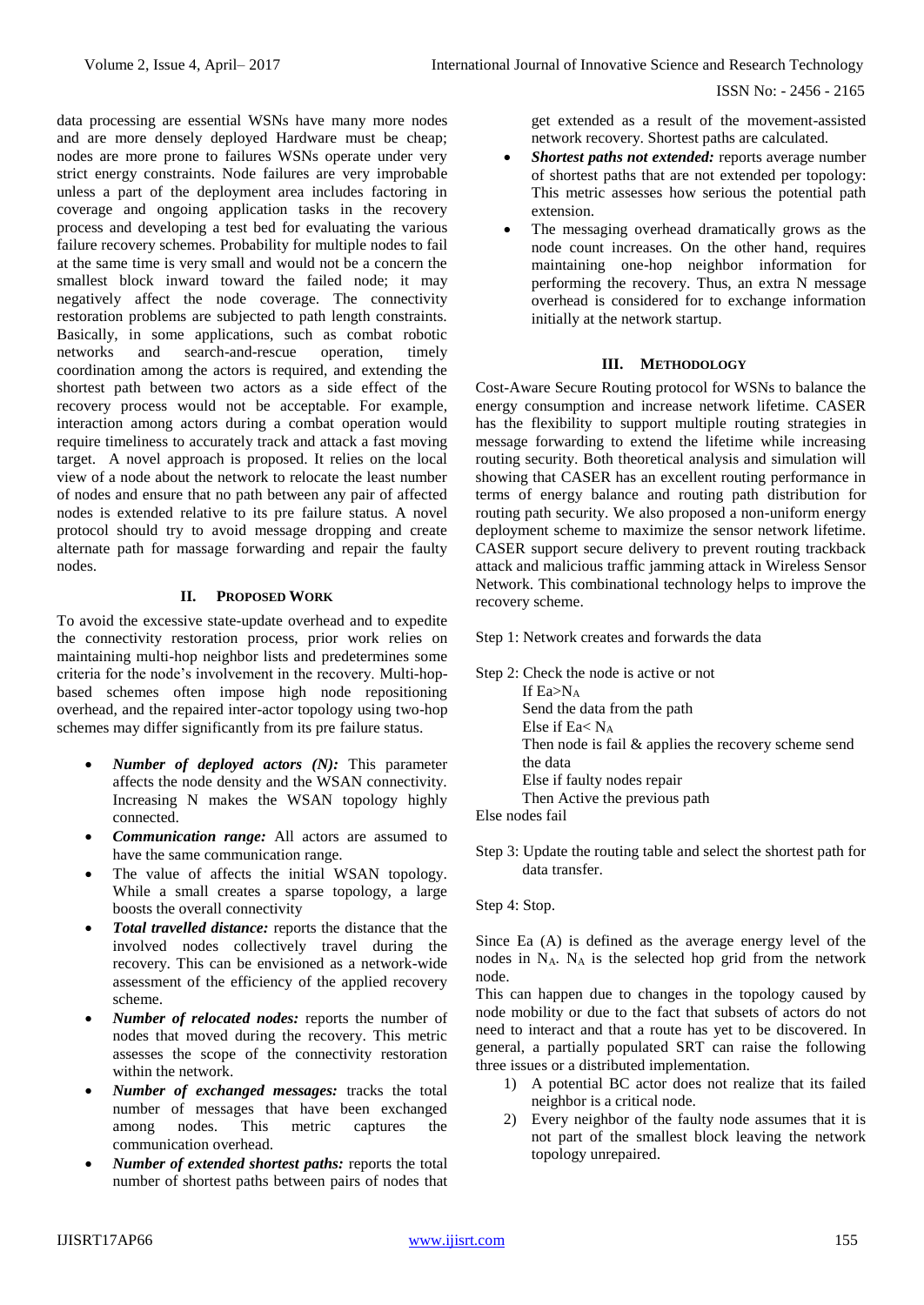3) More than one neighbor in different blocks step forward.

If the process starts it maintain the routing table and generate the routing list. As per the implementation of caser it analyzes the failure nodes and using shortest routing path send the data and balance the load. It also recover the failed node send the another data from the node.



**Figure 1:** Routing Generation

This scenario select the nodes for transmission i.e. node 0, node 1, node 2 and node3 using shortest path. The select the node for transmission the node 0 then transfer to the node 1 forward the packet to node 2 then transfer to node 3. The routing path are generate from node 0 to node 1 to node2 and node 3. So data transfer from this routing path. For the data transmission generate the routing path for the routing path generation need to add the selected nodes from the routing table. To select the node from the routing table and add to the routing path generation.



**Figure 2**: Packet Routing

The flow of the project firstly starts the process, maintain the routing table and send the data using shortest path. CASER calculate the energy level of the nodes if the energy level of the nodes is less for forwarding of the data packet. CASER determine the failure nodes. It applies the recovery scheme. So send the data from another shortest path. CASER giving time to regain the faulty nodes, so they are in repair state. So data packet is send from the previous path. First start the process maintains the routing table and sends the data from shortest path. Check the state of the network if it is ok then sends the

data packet. If the state of network is not ok determine the failure nodes and apply the recovery scheme. The CASER giving a time to failure nodes for repairing. So that the data send from the previous path then stop the process.



**Figure 3 :** The repair of failure nodes

This scenario shows the repair the failure nodes. Due to applying the recovery scheme the failure nodes giving the time for regain, so that they are able to transmit the data. The figure shows the repairing of the failure nodes. It has a time for regain the failure nodes so that it is in repair state so that the data is transfer from the previous routing path. The failure nodes are node1 and node2 have a time to regain, So that the data send from the previous routing path. The repair of node by the combinational methodology.

The proposed algorithm has been carried out using the network simulator *.net.* To improved the version of recovery Scheme.



**Figure 4:** Multiple Nodes failure detection

#### **IV. CONCLUSION**

In this project, to propose a secure and efficient Cost-Aware Secure Routing Protocol for WSNs to balance the energy consumption and increase network lifetime. Our analysis and simulation to showing that we can increase the lifetime of wireless sensor network and to maintain a list of their multihop neighbors and determine the scope of the recovery by checking whether the failed nodes. It also provides the assurances to packet delivery. CASER has flexibility to support multiple routing. The main objective to have a network which gives assurance of packet delivery and give the time to the